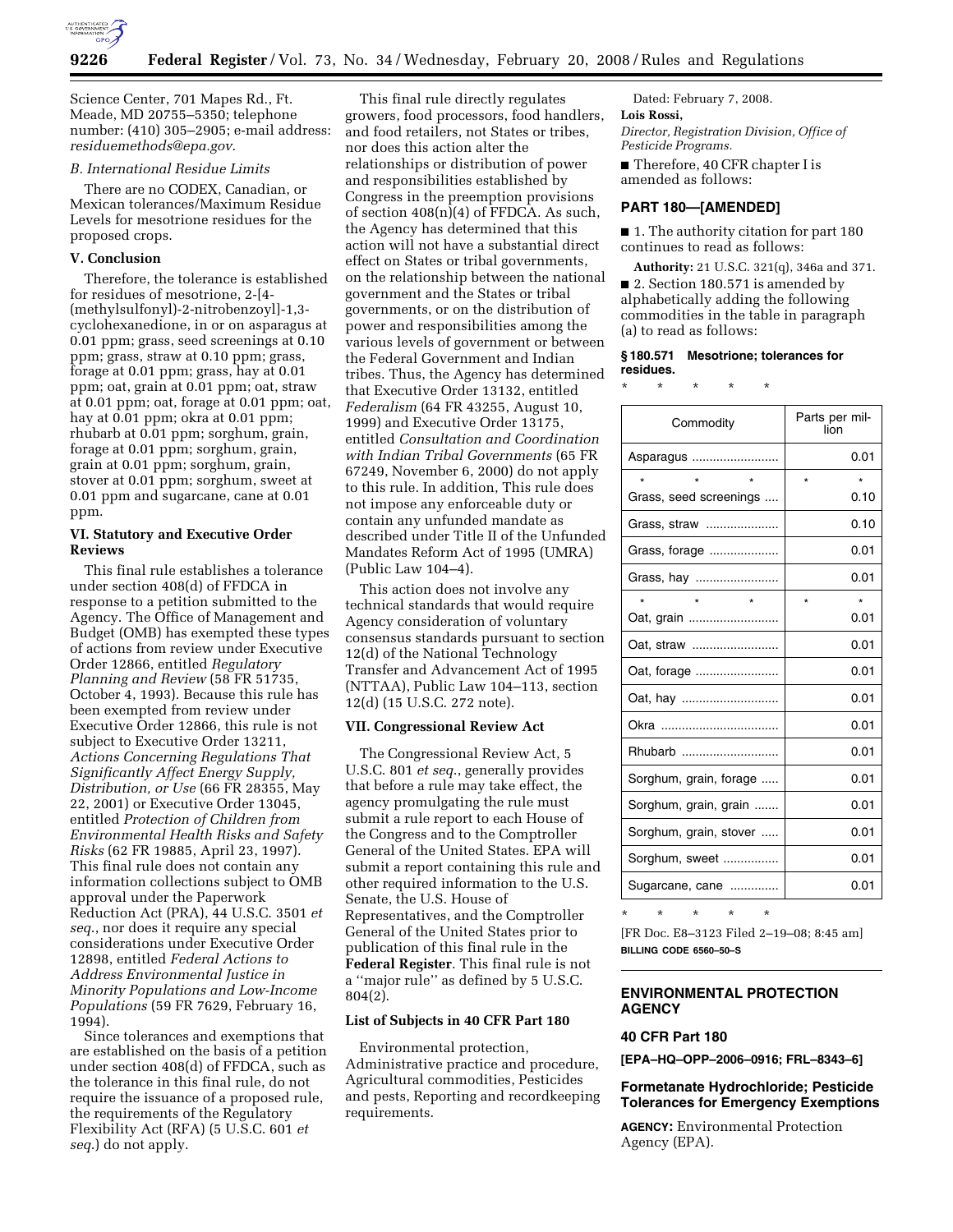# **ACTION:** Final rule.

**SUMMARY:** This regulation establishes a time-limited tolerance for residues of formetanate hydrochloride, *m*- [[(dimethylamino)methylene ]amino]phenyl methylcarbamate hydrochloride, in or on dry bulb onions. This action is in response to EPA's granting of emergency exemptions under section 18 of the Federal Insecticide, Fungicide, and Rodenticide Act (FIFRA) authorizing use of the pesticide on dry bulb onions. This regulation establishes a maximum permissible level for residues of formetanate hydrochloride in this food commodity. The tolerance expires and is revoked on December 31, 2008.

**DATES:** This regulation is effective February 20, 2008. Objections and requests for hearings must be received on or before April 21, 2008, and must be filed in accordance with the instructions provided in 40 CFR part 178 (see also Unit I.C. of the

# **SUPPLEMENTARY INFORMATION**.

**ADDRESSES:** EPA has established a docket for this action under docket identification (ID) number EPA–HQ– OPP–2006–0916. To access the electronic docket, go to *http:// www.regulations.gov*, select ''Advanced Search,'' then ''Docket Search.'' Insert the docket ID number where indicated and select the ''Submit'' button. Follow the instructions on the regulations.gov website to view the docket index or access available documents. All documents in the docket are listed in the docket index available in regulations.gov. Although listed in the index, some information is not publicly available, e.g., Confidential Business Information (CBI) or other information whose disclosure is restricted by statute. Certain other material, such as copyrighted material, is not placed on the Internet and will be publicly available only in hard copy form. Publicly available docket materials are available either in the electronic docket at *http://www.regulations.gov*, or, if only available in hard copy, at the Office of Pesticide Programs (OPP) Regulatory Public Docket in Rm. S–4400, One Potomac Yard (South Bldg.), 2777 S. Crystal Dr., Arlington, VA. The hours of operation of this Docket Facility are from 8:30 a.m. to 4 p.m., Monday through Friday, excluding legal holidays. The Docket Facility telephone number is (703) 305–5805.

## **FOR FURTHER INFORMATION CONTACT:**  Andrew Ertman, Registration Division (7505P), Office of Pesticide Programs, Environmental Protection Agency, 1200 Pennsylvania Ave., NW., Washington,

DC 20460–0001; telephone number: (703) 308-9367; e-mail address: *ertman.andrew@epa.gov*.

# **SUPPLEMENTARY INFORMATION:**

#### **I. General Information**

#### *A. Does this Action Apply to Me?*

You may be potentially affected by this action if you are an agricultural producer, food manufacturer, or pesticide manufacturer. Potentially affected entities may include, but are not limited to:

•Crop production (NAICS code 111). • Animal production (NAICS code

112).

• Food manufacturing (NAICS code 311).

• Pesticide manufacturing (NAICS code 32532).

This listing is not intended to be exhaustive, but rather provides a guide for readers regarding entities likely to be affected by this action. Other types of entities not listed in this unit could also be affected. The North American Industrial Classification System (NAICS) codes have been provided to assist you and others in determining whether this action might apply to certain entities. If you have any questions regarding the applicability of this action to a particular entity, consult the person listed under **FOR FURTHER INFORMATION CONTACT**.

## *B. How Can I Access Electronic Copies of this Document?*

In addition to accessing an electronic copy of this **Federal Register** document through the electronic docket at *http:// www.regulations.gov*, you may access this **Federal Register** document electronically through the EPA Internet under the ''**Federal Register**'' listings at *http://www.epa.gov/fedrgstr*. You may also access a frequently updated electronic version of 40 CFR part 180 through the Government Printing Office's pilot e-CFR site at *http:// www.gpoaccess.gov/ecfr*.

### *C. Can I File an Objection or Hearing Request?*

Under section 408(g) of the Federal Food, Drug, and Cosmetic Act (FFDCA), as amended by the Food Quality Protection Act of 1996 (FQPA), any person may file an objection to any aspect of this regulation and may also request a hearing on those objections. The EPA procedural regulations which govern the submission of objections and requests for hearings appear in 40 CFR part 178. You must file your objection or request a hearing on this regulation in accordance with the instructions provided in 40 CFR part 178. To ensure

proper receipt by EPA, you must identify docket ID number EPA–HQ– OPP–2006–0916 in the subject line on the first page of your submission. All requests must be in writing, and must be mailed or delivered to the Hearing Clerk on or before April 21, 2008.

In addition to filing an objection or hearing request with the Hearing Clerk as described in 40 CFR part 178, please submit a copy of the filing that does not contain any CBI for inclusion in the public docket that is described in **ADDRESSES**. Information not marked confidential pursuant to 40 CFR part 2 may be disclosed publicly by EPA without prior notice. Submit your copies, identified by docket ID number EPA–HQ–OPP–2006–0916., by one of the following methods:

• *Federal eRulemaking Portal*: *http:// www.regulations.gov*. Follow the on-line instructions for submitting comments.

• *Mail*: Office of Pesticide Programs (OPP) Regulatory Public Docket (7502P), Environmental Protection Agency, 1200 Pennsylvania Ave., NW., Washington, DC 20460–0001.

• *Delivery*: OPP Regulatory Public Docket (7502P), Environmental Protection Agency, Rm. S–4400, One Potomac Yard (South Bldg.), 2777 S. Crystal Dr., Arlington, VA. Deliveries are only accepted during the Docket's normal hours of operation (8:30 a.m. to 4 p.m., Monday through Friday, excluding legal holidays). Special arrangements should be made for deliveries of boxed information. The Docket Facility telephone number is (703) 305–5805.

## **II. Background and Statutory Findings**

EPA, on its own initiative, in accordance with sections 408(e) and 408 (l)(6) of FFDCA, 21 U.S.C. 346a, is establishing a tolerance for residues of the insecticide formetanate hydrochloride, *m*-[[(dimethylamino) methylene]amino]phenyl methylcarbamate hydrochloride, in or on onions, dry bulb at 0.02 parts per million (ppm). This tolerance expires and is revoked on December 31, 2008. EPA will publish a document in the **Federal Register** to remove the revoked tolerance from the CFR.

Section 408(l)(6) of FFDCA requires EPA to establish a time-limited tolerance or exemption from the requirement for a tolerance for pesticide chemical residues in food that will result from the use of a pesticide under an emergency exemption granted by EPA under section 18 of FIFRA. Such tolerances can be established without providing notice or period for public comment. EPA does not intend for its actions on section 18 related tolerances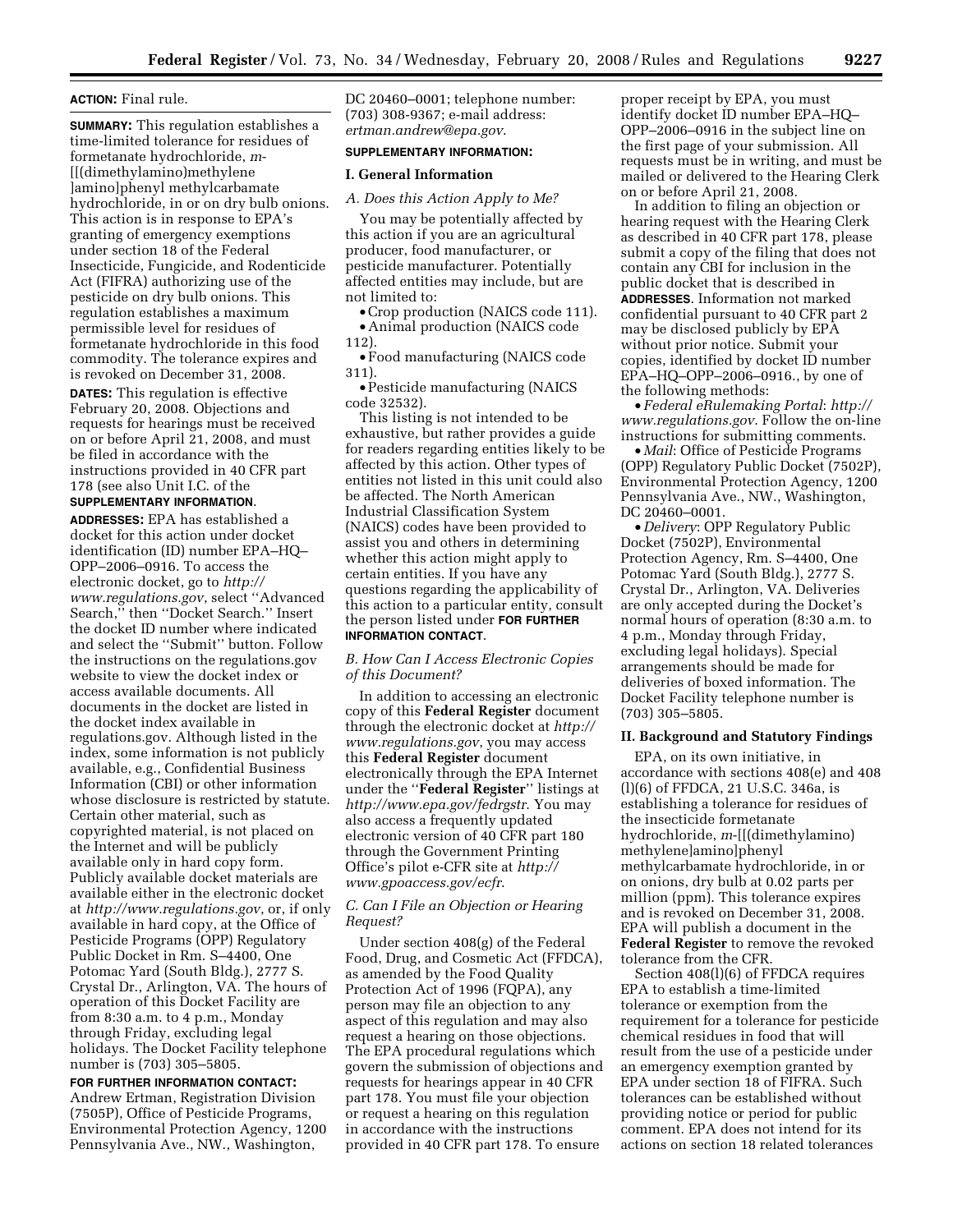to set binding precedents for the application of section 408 of FFDCA to other tolerances and exemptions. Section 408(e) of FFDCA allows EPA to establish a tolerance or an exemption from the requirement of a tolerance on its own initiative, i.e., without having received any petition from an outside party.

Section 408(b)(2)(A)(i) of FFDCA allows EPA to establish a tolerance (the legal limit for a pesticide chemical residue in or on a food) only if EPA determines that the tolerance is ''safe.'' Section 408(b)(2)(A)(ii) of FFDCA defines ''safe'' to mean that ''there is a reasonable certainty that no harm will result from aggregate exposure to the pesticide chemical residue, including all anticipated dietary exposures and all other exposures for which there is reliable information.'' This includes exposure through drinking water and in residential settings, but does not include occupational exposure. Section 408(b)(2)(C) of FFDCA requires EPA to give special consideration to exposure of infants and children to the pesticide chemical residue in establishing a tolerance and to ''ensure that there is a reasonable certainty that no harm will result to infants and children from aggregate exposure to the pesticide chemical residue. . . .

Section 18 of FIFRA authorizes EPA to exempt any Federal or State agency from any provision of FIFRA, if EPA determines that ''emergency conditions exist which require such exemption.'' This provision was not amended by FQPA. EPA has established regulations governing such emergency exemptions in 40 CFR part 166.

## **III. Emergency Exemption for Formetanate Hydrochloride on Dry Bulb Onions and FFDCA Tolerances**

The states of Idaho, Oregon, Colorado, Michigan, Ohio, Wisconsin, Texas and New York requested the use of formetanate hydrochloride, formulated as the product Carzol, on dry bulb onions to control thrips. According to these states, the available registered alternatives were not providing adequate control of this pest and without the use of Carzol, growers would suffer significant economic losses. After having reviewed the submissions, EPA concurred that emergency conditions exist and authorized under FIFRA section 18 the use of formetanate hydrochloride on dry bulb onions for control of thrips in Idaho, Oregon, Colorado, Michigan, Ohio, Wisconsin, Texas and New York.

As part of its assessment of this emergency exemption, EPA assessed the potential risks presented by residues of

formetanate hydrochloride in or on dry bulb onions. In doing so, EPA considered the safety standard in section 408(b)(2) of FFDCA, and EPA decided that the necessary tolerance under section 408(l)(6) of FFDCA would be consistent with the safety standard and with FIFRA section 18. Consistent with the need to move quickly on the emergency exemption in order to address an urgent non-routine situation and to ensure that the resulting food is safe and lawful, EPA is issuing this tolerance without notice and opportunity for public comment as provided in section 408(l)(6) of FFDCA. Although this tolerance expires and is revoked on December 31, 2008, under section 408(l)(5) of FFDCA, residues of the pesticide not in excess of the amounts specified in the tolerance remaining in or on dry bulb onions after that date will not be unlawful, provided the pesticide is applied in a manner that was lawful under FIFRA, and the residues do not exceed a level that was authorized by this tolerance at the time of that application. EPA will take action to revoke this tolerance earlier if any experience with, scientific data on, or other relevant information on this pesticide indicate that the residues are not safe.

Because this tolerance is being approved under emergency conditions, EPA has not made any decisions about whether formetanate hydrochloride meets EPA's registration requirements for use on dry bulb onions or whether a permanent tolerance for this use would be appropriate. Under these circumstances, EPA does not believe that this tolerance serves as a basis for registration of formetanate hydrochloride by a State for special local needs under FIFRA section 24(c). Nor does this tolerance serve as the basis for persons in any State other than Idaho, Oregon, Colorado, Michigan, Ohio, Wisconsin, Texas and New York to use this pesticide on this crop under section 18 of FIFRA. For additional information regarding the emergency exemption for formetanate hydrochloride, contact the Agency's Registration Division at the address provided under **FOR FURTHER INFORMATION CONTACT**.

## **IV. Aggregate Risk Assessment and Determination of Safety**

EPA performs a number of analyses to determine the risks from aggregate exposure to pesticide residues. For further discussion of the regulatory requirements of section 408 of FFDCA and a complete description of the risk assessment process, see *http://* 

## *www.epa.gov/fedrgstr/EPA-PEST/1997/ November/Day-26/p30948.htm*.

Consistent with section 408(b)(2)(D) of FFDCA, EPA has reviewed the available scientific data and other relevant information in support of this action. EPA has sufficient data to assess the hazards of formetanate hydrochloride and to make a determination on aggregate exposure, consistent with section 408(b)(2) of FFDCA, for a time-limited tolerance for residues of formetanate hydrochloride in or on onions, dry bulb at 0.02 ppm. EPA's assessment of the dietary exposures and risks associated with establishing the tolerance follows. In addition, an Interim Reregistration Eligibility Decision (IRED) Document was published in March 2006. This IRED was proposed to become a final RED in the *N*-methyl Carbamate Revised Cumulative Risk Assessment that was made available for public comment on September 26, 2007. This IRED/RED provides additional information and more detail on the dietary exposures and risks associated with formetanate hydrochloride. The link for this document on the EPA website is: *http:// www.epa.gov/oppsrrd1/REDs/ formetanatehcl*l*ired.pdf*.

### *A. Toxicological Endpoints*

The dose at which no adverse effects are observed (the NOAEL) from the toxicology study identified as appropriate for use in risk assessment is used to estimate the toxicological endpoint. However, the lowest dose at which adverse effects of concern are identified (the LOAEL) is sometimes used for risk assessment if no NOAEL was achieved in the toxicology study selected. An uncertainty factor (UF) is applied to reflect uncertainties inherent in the extrapolation from laboratory animal data to humans and in the variations in sensitivity among members of the human population as well as other unknowns. An UF of 100 is routinely used, 10X to account for interspecies differences and 10X for intraspecies differences.

For dietary risk assessment (other than cancer) the Agency uses the UF to calculate an acute or chronic reference dose where the RfD is equal to the NOAEL divided by the appropriate UF (RfD = NOAEL/UF). Where an additional safety factor is retained due to concerns unique to the FQPA, this additional factor is applied to the RfD by dividing the RfD by such additional factor. The acute population Adjusted Dose (aPAD) is a modification of the RfD to accommodate this type of FQPA SF.

For non-dietary risk assessments (other than cancer) the UF is used to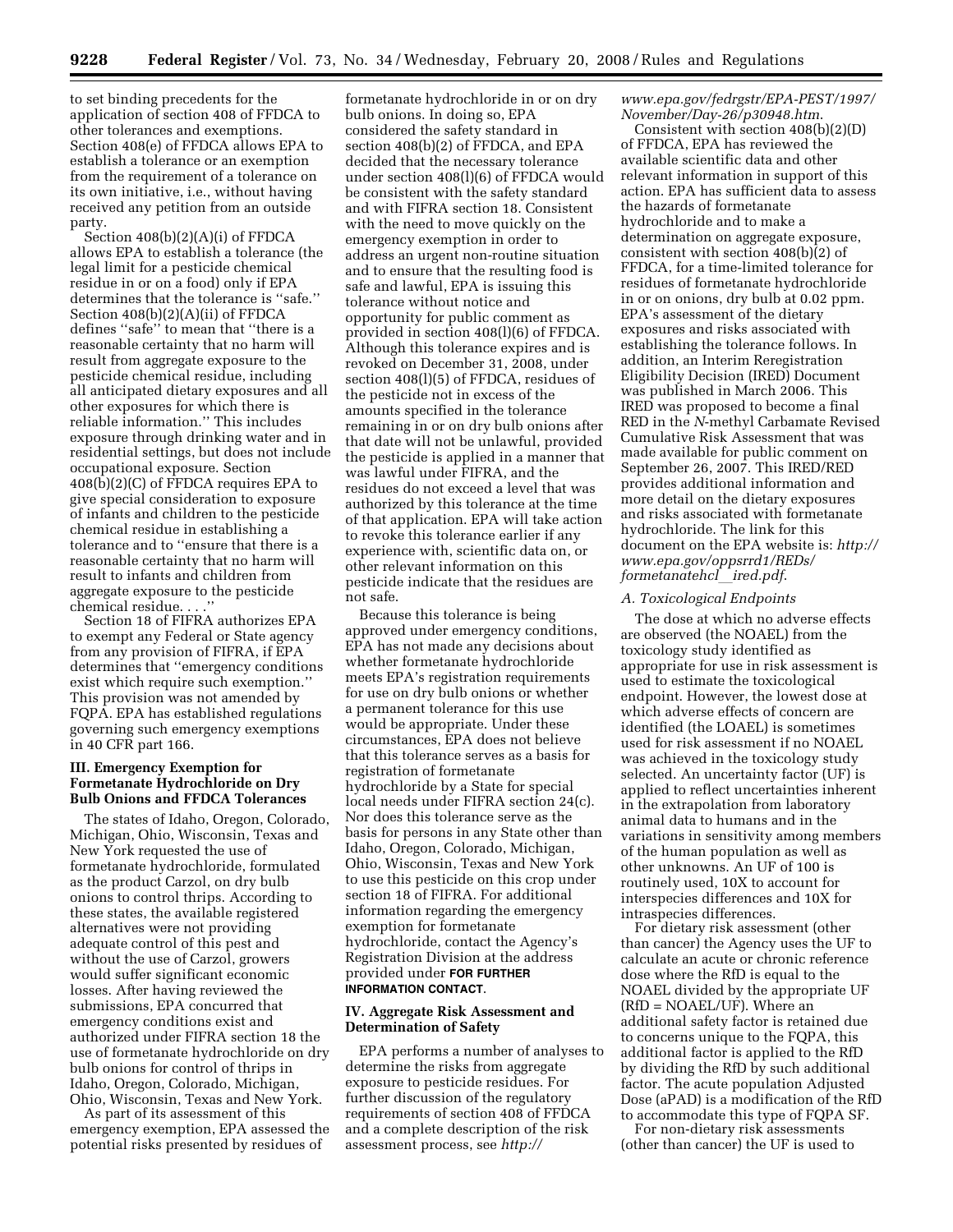determine the level of concern (LOC). For example, when 100 is the appropriate UF (10X to account for interspecies differences and 10X for intraspecies differences) the LOC is 100. To estimate risk, a ratio of the NOAEL to exposures (margin of exposure (MOE) = NOAEL/exposure) is calculated and compared to the LOC.

The linear default risk methodology  $(Q^*)$  is the primary method currently used by the Agency to quantify carcinogenic risk. The Q\* approach assumes that any amount of exposure will lead to some degree of cancer risk.

A Q\* is calculated and used to estimate risk which represents a probability of occurrence of additional cancer cases (e.g., risk is expressed as 1 x 106 or one in a million). Under certain specific circumstances, MOE calculations will be used for the carcinogenic risk assessment. In this non-linear approach, a ''point of departure'' is identified below which carcinogenic effects are not expected. The point of departure is typically a NOAEL based on an endpoint related to cancer effects though it may be a different value derived from the dose response curve.

To estimate risk, a ratio of the point of departure to exposure (MOEcancer = point of departure/exposures) is calculated. A summary of the toxicological endpoints for formetanate hydrochloride used for human risk assessment is shown in the following Table. In addition, as noted above in Unit IV., a detailed summary of the toxicological endpoints can be found in the Formetanate Hydrochloride IRED (which, as noted previously, is now proposed to become a final RED) (*http://www.epa.gov/oppsrrd1/REDs/ formetanatehcl*\_*ired.pdf*).

|                    | TABLE 1.-SUMMARY OF TOXICOLOGICAL ENDPOINTS AND DOSES FOR FORMETANATE HYDROCHLORIDE DIETARY RISK |  |
|--------------------|--------------------------------------------------------------------------------------------------|--|
| <b>ASSESSMENTS</b> |                                                                                                  |  |

| <b>Exposure Scenario</b>                        | Dose UF/MOE                                                                                                                                                                                                                                                                                                                     | Hazard Based FQPA Safety Factor    | <b>Endpoint for Risk Assess-</b><br>ment                                    |  |  |
|-------------------------------------------------|---------------------------------------------------------------------------------------------------------------------------------------------------------------------------------------------------------------------------------------------------------------------------------------------------------------------------------|------------------------------------|-----------------------------------------------------------------------------|--|--|
| Acute Dietary females 13-50 years of<br>age     | Not applicable; the endpoint selected for the general population (see below) based on, and therefore<br>protective of, this population subgroup.                                                                                                                                                                                |                                    |                                                                             |  |  |
| Acute Dietary general population                | BMDL <sup>1</sup> <sub>10</sub> = 0.065 mg/kg<br>$UF = 100$ (a)<br>$aRfD = 0.00065$ mg/kg                                                                                                                                                                                                                                       | 1X<br>Acute $PAD = 0.00065$ mg/kg. | $BMDL_{10}$ for female pup<br>brain AChE in the Com-<br>parative ChE study. |  |  |
| <b>Chronic Dietary</b>                          | Not applicable; data on formetanate hydrochloride indicate that the magnitude of cholinesterase inhibi-<br>tion (ChEI) does not increase with continued exposure because of the rapid reversibility of ChEI.<br>Therefore, chronic exposure to formetanate hydrochloride may be considered as a series of acute ex-<br>posures. |                                    |                                                                             |  |  |
| Incidental Oral Short and intermediate<br>terms | Not applicable. There are no current registrations for residential uses.                                                                                                                                                                                                                                                        |                                    |                                                                             |  |  |
| Cancer                                          | Group E Carcinogen; Classification: "Not likely."                                                                                                                                                                                                                                                                               |                                    |                                                                             |  |  |

### *B. Exposure Assessment*

1. *Dietary exposure from food and feed uses.* Tolerances have been established (40 CFR 180.276) for the residues of formetanate hydrochloride, in or on a variety of raw agricultural commodities. Risk assessments were conducted by EPA to assess dietary exposures from formetanate hydrochloride in food as follows:

i. *Acute exposure*. Acute dietary risk assessments are performed for a fooduse pesticide if a toxicological study has indicated the possibility of an effect of concern occurring as a result of a one day or single exposure. A tier 3, acute probabilistic dietary risk assessment was conducted using the Dietary Exposure Evaluation Model (DEEM-FCID, Version 2.03), which uses food consumption data from the USDA's Continuing Surveys of Food Intakes by Individuals (CSFII) from 1994-1996 and 1998. Drinking water exposure was incorporated directly into the dietary exposure analysis. The dietary assessment relies on Pesticide Data Program (PDP) monitoring data from 2001 for oranges, grapefruit and pears. Anticipated residues for apples are

derived using field trial data, since the PDP data reflect the late-season use on apples, which is no longer being supported by the registrant. Field trial residue data were submitted with the exemption request for both peeled and unpeeled onions. Since onions are generally peeled prior to eating, the peeled onion data were used in this assessment. No adjustment was made to account for the percent of onions treated (i.e., 100% crop treated was assumed).

ii. *Chronic exposure*. Cholinesterase inhibition (ChEI) is the only manifestation of exposure to formetanate HCl observed in the variety of toxicity studies conducted to support reregistration of this active ingredient. These formetanate HCl studies indicate that the magnitude of cholinesterase inhibition (ChEI) does not increase with continued exposure because of the rapid reversibility of ChEI. Therefore, chronic exposure to formetanate HCl may be considered as a series of acute exposures, indicating that a chronic dietary exposure assessment is not necessary.

iii. *Cancer*. Formetanate hydrochloride is classified as a group

''E'' carcinogen, and therefore a cancer exposure assessment is not required.

iv. *Anticipated residue and percent crop treated (PCT) information*. Section 408(b)(2)(E) of FFDCA authorizes EPA to use available data and information on the anticipated levels of pesticide residues in food and the actual levels of pesticide chemicals that have been measured in food. If EPA relies on such information, EPA must pursuant to FFDCA section 408(f)(1) require that data be provided 5 years after the tolerance is established, modified, or left in effect, demonstrating that the levels in food are not above the levels anticipated. Following the initial data submission, EPA is authorized to require similar data on a time frame it deems appropriate. For the present action, EPA will issue such data call-ins for information relating to anticipated residues as are required by FFDCA section 408(b)(2)(E) and authorized under FFDCA section 408(f)(1). Such data call-ins will be required to be submitted no later than 5 years from the date of issuance of this tolerance.

2. *Dietary exposure from drinking water*. The Agency lacks sufficient monitoring exposure data to complete a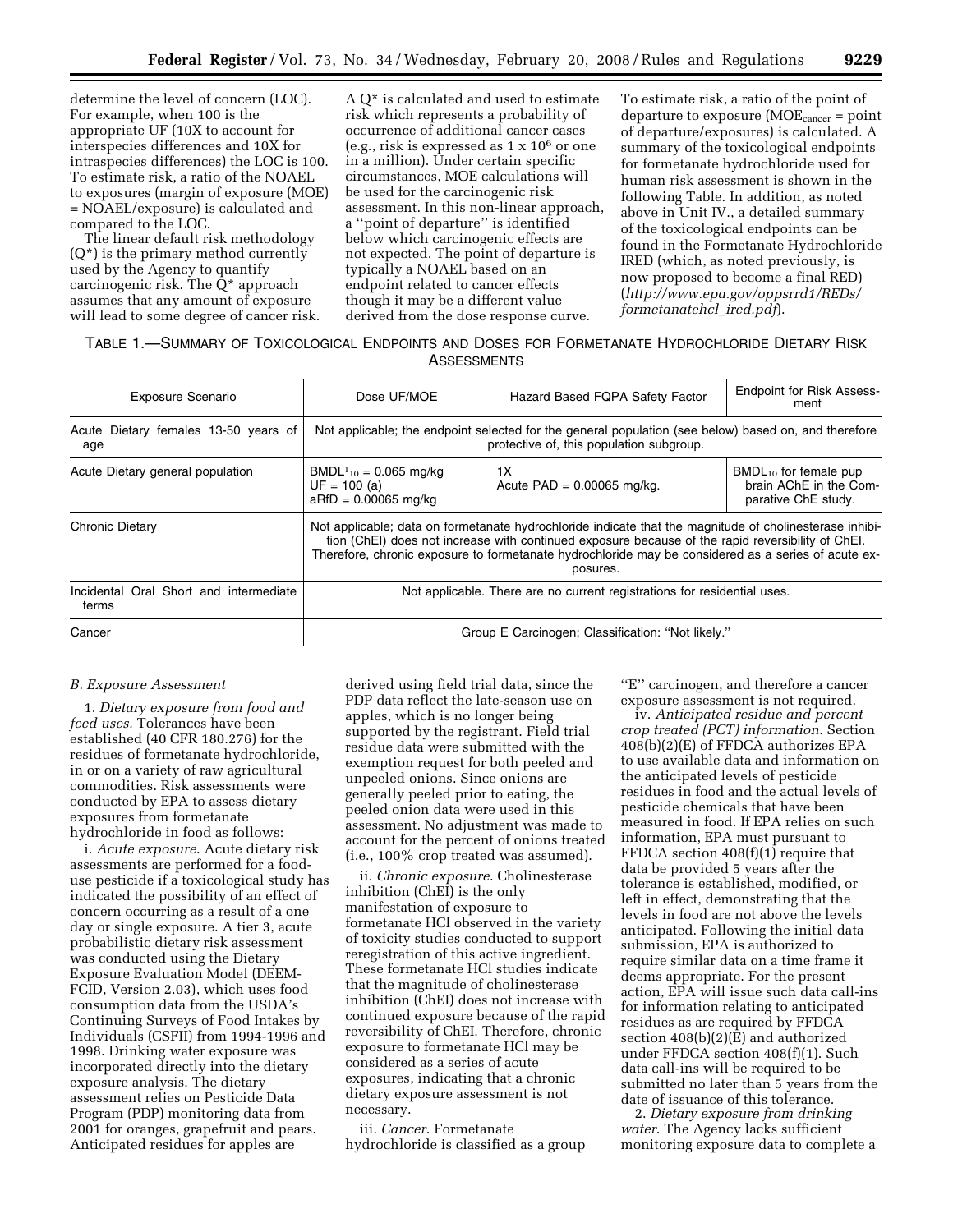comprehensive dietary exposure analysis and risk assessment for formetanate hydrochloride in drinking water. Because the Agency does not have comprehensive monitoring data, drinking water concentration estimates are made by reliance on simulation or modeling taking into account data on the physical characteristics of formetanate hydrochloride. Further information regarding EPA drinking water models used in pesticide exposure assessment can be found at *http://www.epa.gov/oppefed1/models/ water/index.htm*.

Tier II screening models, Pesticide Root Zone Model and Exposure Analysis Modeling System (PRZM and EXAMS) with the Index Reservoir and Percent Cropped Area adjustment (IR-PCA PRZM/EXAMS) were used to determine estimated surface water concentrations of formetanate HCL following application to apples in North Carolina, Pennsylvania and Oregon. As noted in previous sections of this document, additional detailed information regarding formetanate hydrochloride, including dietary exposure from drinking water can be found in the March 2006 IRED (*http:// www.epa.gov/oppsrrd1/REDs/* 

*formetanatehcl*l*ired.pdf*). Based on the PRZM/EXAMS model described above, the highest estimated environmental concentration (EEC) of formetanate hydrochloride for acute exposures is estimated to be 7.7 parts per billion (ppb) for surface water based on applications to apples in North Carolina.

Modeled estimates of drinking water concentrations were directly entered into the dietary exposure model (DEEM-FCIDTM, Version 2.03). For the acute dietary risk assessment, the entire distribution of estimated daily exposure values from the PRZM-EXAMS run was used probabilistically in the analysis to assess the contribution to drinking water.

3. *Non-dietary exposure*. The term ''residential exposure'' is used in this document to refer to non-occupational, non-dietary exposure (e.g., for lawn and garden pest control, indoor pest control, termiticides, and flea and tick control on pets).

Formetanate hydrochloride is not registered for use on any sites that would result in residential exposure.

4. *Cumulative effects from substances with a common mechanism of toxicity*. Section  $408(b)(2)(D)(v)$  of FFDCA requires that, when considering whether to establish, modify, or revoke a tolerance, the Agency consider ''available information'' concerning the cumulative effects of a particular

pesticide's residues and ''other substances that have a common mechanism of toxicity.''

Formetanate hydrochloride belongs to the *N*-methyl carbamate class of chemicals for which a revised cumulative assessment has recently (72 FR 54656, September 26, 2007) been published by the Agency in the **Federal Register** for comment (*http:// www.epa.gov/oppsrrd1/REDs/nmc*l *revised*l*cra.pdf*). This ''Revised *N*-Methyl Carbamate Cumulative Risk Assessment'' concludes that the cumulative risks from food, water, and residential exposure to *N*-methyl carbamates do not exceed the Agency's level of concern.

Field trial data for formetanate hydrochloride residues on peeled onion (the value used in dietary risk assessment) are below the LOD of 0.0007 ppm. Field trial data are much more conservative (often 1 to 2 orders of magnitude higher in residue) than the PDP data generally used for registered uses in the cumulative assessment. Using residue values at half the LOQ of 0.002 ppm had negligible impact on dietary risk for formetanate hydrochloride in the *N*-methyl carbamate cumulative assessment. Furthermore, food derived from onion is not a significant contributor to the diet of infants less than 1 year old (the most sensitive subpopulation in the *N*-methyl carbamate cumulative assessment).

If a tolerance were currently in place for formetanate hydrochloride use on onion, it would be among the ''Insignificant Contributors'' that, in their entirety, account for only 3% of the total risk in the *N*-methyl carbamate ''risk cup.'' These ''Insignificant Contributors'' had their tolerances fully reassessed on June 29, 2006 prior to completion of the full *N*-methyl carbamate cumulative assessment. See *http://www.epa.gov/pesticides/ cumulative/carbamates*

l*commodity.pdf*. In light of these residue findings for formetanate hydrochloride on onion, the Agency does not expect any significant contribution of exposure to the cumulative assessment and therefore, the conclusions from the revised cumulative risk assessment for the *N*methyl carbamates remain unaffected by this emergency use on onions.

#### *C. Safety Factor for Infants and Children*

1. *In general*. Section 408 of FFDCA provides that EPA shall apply an additional tenfold margin of safety for infants and children in the case of threshold effects to account for prenatal and postnatal toxicity and the completeness of the database on toxicity

and exposure unless EPA determines that a different margin of safety will be safe for infants and children. Margins of safety are incorporated into EPA risk assessments either directly through use of a MOE analysis or through using uncertainty (safety) factors in calculating a dose level that poses no appreciable risk to humans.

2. *Prenatal and postnatal sensitivity*. Formetanate HCl did not result in developmental toxicity in either rats or rabbits or in reproductive effects in the multi-generation reproduction study. There was no indication of increased offspring susceptibility in these studies.

3. *Conclusion*. There is a complete toxicity database for formetanate hydrochloride and exposure data are complete or are estimated based on data that reasonably accounts for potential exposures. The Agency determined that the FQPA Safety Factor can be removed (reduced to 1X) due to lack of concern and no residual uncertainties for prenatal and/or postnatal toxicity. Due to the conservative, health-protective nature of the models and the input parameters, EPA believes exposure via drinking water will not be underestimated. Therefore, the current hazard and exposure data support reducing the FQPA Safety Factor to 1X. Additional information may be found in the March 2006 IRED (*http:// www.epa.gov/oppsrrd1/REDs/ formetanatehcl*l*ired.pdf*)

# *D. Aggregate Risks and Determination of Safety*

The Agency currently has two ways to estimate total aggregate exposure to a pesticide from food, drinking water, and residential uses. First, a screening assessment can be used, in which the Agency calculates drinking water levels of comparison (DWLOCs) which are used as a point of comparison against estimated drinking water concentrations (EDWCs). The DWLOC values are not regulatory standards for drinking water, but are theoretical upper limits on the concentration of a pesticide in drinking water that can be considered safe in light of total aggregate exposure to a pesticide in food and residential uses. More information on the use of DWLOCs in dietary aggregate risk assessments can be found at *http:// www.epa.gov/oppfead1/trac/science/ screeningsop.pdf*.

More recently the Agency has used another approach to estimate aggregate exposure through food, residential and drinking water pathways. In this approach, modeled surface and ground water EDWCs are directly incorporated into the dietary exposure analysis, along with food. This provides a more realistic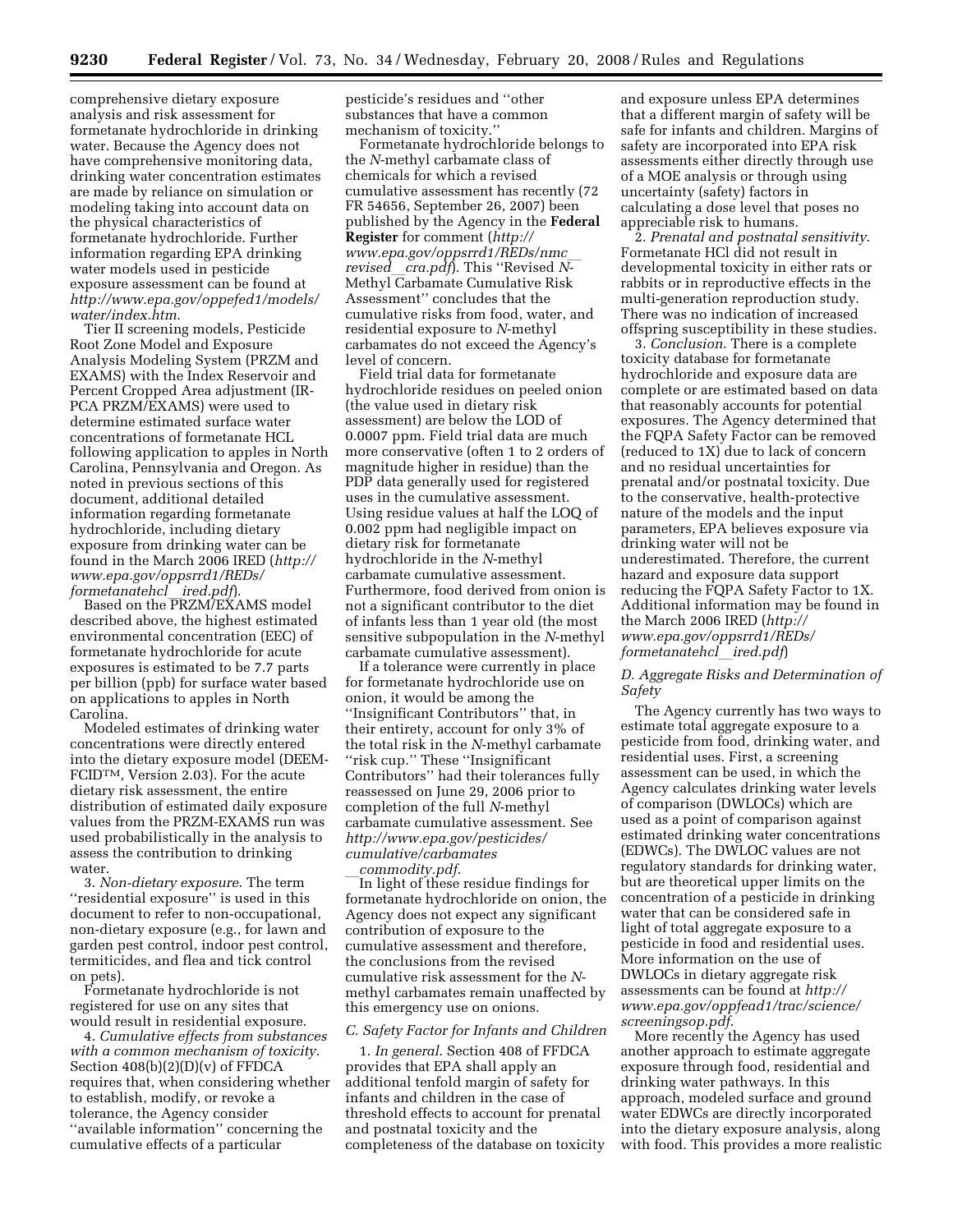estimate of exposure because actual body weights and water consumption from the CSFII are used. The combined food and water exposures are then added to estimated exposure from residential sources to calculate aggregate risks. The resulting exposure and risk estimates are still considered to be high end, due to the assumptions used in developing drinking water modeling inputs. The risk assessment for formetanate hydrochloride used in this tolerance document uses this approach of incorporating water exposure directly into the dietary exposure analysis.

1. *Acute risk*. Using the exposure assumptions discussed in this unit for acute exposure, the acute dietary exposure from food and water to formetanate hydrochloride will occupy 36% of the aPAD for the U.S. population, 29% of the aPAD for females 13 years and older, 117% of the aPAD for all infants less than 1 year old and 69% of the aPAD for children 1 to 2 years old.

These risk estimates are based on upper-end (99.9th percentile) exposure estimates for each population. The 99.9th percentile is used ''in the first instance'' in estimating exposure for probabilistic acute dietary exposure assessments which are based on highly refined exposure inputs. EPA evaluates whether to vary from use of the 99.9th percentile in assessing exposure based on considerations primarily related to the conservativeness or lack thereof of the various inputs to the assessment, with particular emphasis on an examination of the conservativeness of those inputs that most greatly influence the risk estimate. There are several inputs to the current assessment that are quite conservative. First, anticipated residue data for apples is based on field trial data as opposed to PDP data; this is likely to substantially overstate residue levels in apples as consumed. Second, EPA assumed that 100% of the onion crop will be treated with formetanate. Actual percent crop treated is likely to be substantially lower than that, if for no other reason than use is only permitted in a few States. Third, and most important, the estimated residue levels in water are very conservative compared to the refined food estimates that generally cause EPA to rely on the 99.9th percentile. This is particularly critical because the estimated dietary exposure from drinking water is the principal driver of the risk assessment, accounting for 106% of the aPAD for infants when considered alone.

The drinking water exposure estimates were based on PRZM-EXAMS surface water modeling results. The

PRZM-EXAMS model is intended to provide upper-end estimates of pesticide residues in surface water. The models use an Index Reservoir based on an actual drinking water reservoir in Illinois (Shipman City Lake) that is known to be vulnerable to pesticide contamination. Pesticide loadings to the water body are modeled using local soils and weather data to reflect cropspecific scenarios around the country. The conservativeness of this model and its tendency to overestimate residues was documented by EPA in an earlier tolerance proceeding. (69 FR 30042, 30060-30063, May 26, 2004). Additionally, there are pesticidespecific factors here that insure that PRZM-EXAMS modeling results will overestimate residue levels in drinking water.

The modeling results were adjusted by a Percent Cropped Area (PCA) factor of 0.87. In other words, the results assume that 87% of the watershed is cropped in apples (or other crops with similar use of formetanate) and that 100% of these crops are treated with formetanate HCl. The PCA factor does not consider the percent of the crop that is actually treated because detailed pesticide usage data (i.e., at the state or watershed level) are generally unavailable or inadequate. In the case of formetanate HCl, however, the national usage estimates suggest that a PCA factor of 0.87 significantly overestimates drinking water concentrations in many areas. Maximum percent crop treated (PCT) estimates for apple, pear, peach, orange and grapefruit are 5% or less, and maximum PCT estimates for lemon/ lime and nectarine are 15% and 46%, respectively. Thus, while it is theoretically possible there could be water basins in the United States that are planted almost entirely with crops that may lawfully be treated with formetanate HCl and that all crops in that water basin would be treated with formetanate HCl, the probability of these two unlikely events occurring together is very low.

Accordingly, it is EPA's judgment that use of the 99.9th percentile to estimate exposure significantly overstates exposure and thus the estimated slight exceedance of the aPAD (117%) for infants does not show a risk of concern. This is confirmed by the fact the estimated exposure for this population group declines below the aPAD at the 99.86th percentile level.

2. *Chronic risk*. As noted in Unit IV.B.1.ii. of this preamble, cholinesterase inhibition (ChEI) is the only manifestation of exposure to formetanate hydrochloride observed in the variety of toxicity studies conducted

to support reregistration of this active ingredient. These formetanate hydrochloride studies indicate that the magnitude of cholinesterase inhibition (ChEI) does not increase with continued exposure because of the rapid reversibility of ChEI. Therefore, chronic exposure to formetanate hydrochloride may be considered as a series of acute exposures, indicating that a chronic dietary risk assessment is not necessary. Inasmuch as EPA has concluded that there is no acute risk of concern, chronic risk is also not of concern.

3. *Short- and intermediate-term risk.*  Short- and intermediate-term aggregate exposure takes into account residential exposure plus chronic exposure to food and water (considered to be a background exposure level).

Formetanate hydrochloride is not registered for use on any sites that would result in residential exposure. Therefore, the aggregate risk is the sum of the chronic risk from food and water, which was previously addressed and is not of concern.

4. *Aggregate cancer risk for U.S. population*. Formetanate hydrochloride is classified as a group ''E'' carcinogen and is therefore not expected to pose a cancer risk.

5. *Determination of safety*. Based on these risk assessments, EPA concludes that there is a reasonable certainty that no harm will result to the general population, or to infants and children, from aggregate exposure to formetanate hydrochloride residues.

### **V. Other Considerations**

### *A. Analytical Enforcement Methodology*

An adequate method is available for enforcement of the currently established plant tolerances Gas Chromatography with Electron Capture Detection (GC/ ECD method (Method I); PAM Vol. II). For purposes of the Section 18 emergency exemption, EPA concludes that this method is sufficient to enforce the recommended onion tolerance.

### *B. International Residue Limits*

There are no CODEX residue limits for residues of formetanate hydrochloride on onions, therefore, harmonization is not an issue.

### **VI. Conclusion**

Therefore, a time-limited tolerance is established for residues of formetanate hydrochloride; *m*-[[(dimethylamino) methylene]amino]phenyl methylcarbamate hydrochloride in or on onion, dry bulb at 0.02 ppm. This timelimited tolerance expires and is revoked on December 31, 2008.